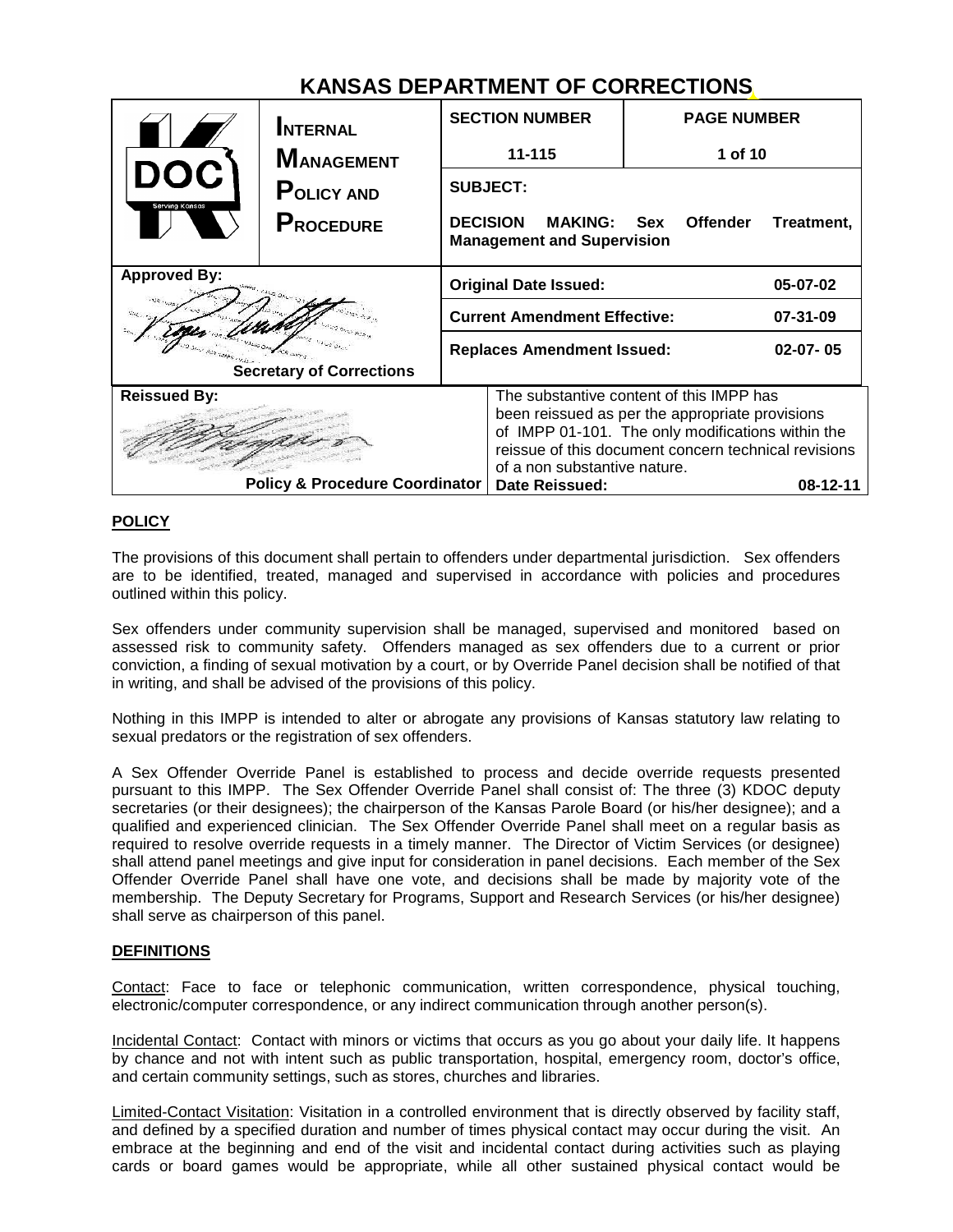prohibited. Contact with the minor such as stroking, holding hands, sitting on laps, or any other physical contact not articulated in this paragraph are not allowed in this category of visit. Provisions of IMPP 10- 113 and facility General Orders apply.

Non-contact Visitation: Visitation which does not allow physical contact with minors. A physical barrier approved by the Warden between the sex offender and minor visitors is required. Access to this level of visitation is dependent on the physical layout and General Orders regulating visitation in each facility. Provisions of IMPP 10-113 and facility General Orders apply.

Nudity: The pictorial depiction where any male or female genitalia or female breasts are exposed. "Exposed" for purposes of IMPP 11-115, means that the genitalia or female breast can be seen.

Polygraph: An instrument that records certain physiological changes in a person undergoing questioning in an effort to ascertain truth or deception.

Sex Offender: A.) Convictions; An offender whose crime of conviction is a sex crime as identified by any state or federal statute, an offender with a prior conviction or juvenile adjudication of a sex crime, or a person who has ever been convicted of a crime that was sexually motivated. The sexual motivation of the offense is be determined through a judicial finding made at the time of sentencing.

> B.) Custodial Behavior; An offender who, while not having been convicted of a sex offense, has, while in the Department's custody, engaged in sexually motivated behavior prohibited by Department rules as established through Departmental disciplinary or administrative segregation proceedings. Designation as a "sex offender" due to custodial behavior substantiated by due process, i.e. disciplinary hearing, and subsequent override process.

> C.) Excluded Convictions; Individuals with convictions under K.S.A. 21-3512, Prostitution, 21-3513, a) and (b)(1), Promoting Prostitution, and/or 21-3515, Patronizing a Prostitute, shall be exempt from the embrace of this definition unless the override process, set forth elsewhere in this document, determines them to be within its scope.

> D.) Offender Previously Granted Full or Partial Override with Subsequent Prison Commitment with Non-Sex Offense; In cases such as this, the previously granted override shall remain in effect. If information or behavior warrants a change, a subsequent override request shall be submitted.

Sexually Explicit Materials: Possession or control of any material that describes or depicts human nudity, exploitation of children, consensual sex acts, non-consensual sex acts involving force or violence including but not limited to: computer programs, computer links, computer social networking sites, photographs, drawings, video/audio tapes, CDs/DVDs, flash drives, cell phones or any digital storage device containing photographs displaying nudity, magazines, books, literature, writings, or any other material deemed to be sexually stimulating as determined by the treatment provider/parole officer.

Sexually Motivated: "Sexually motivated" means that one of the purposes for which the offender committed the crime was for the purpose of the offender's sexual gratification. The sexual motivation of the offense is be determined through a judicial finding made at the time of sentencing.

Supervised Contact: Any contact that requires a supervising agent to be present to see and hear the entire visit. It does not include overnight visits or lodging.

Supervising Agent: A responsible and designated adult, pre-approved by the offender's parole officer, who is aware of the sex offender's offense(s) and/or relevant sexual behaviors, understands how others can be victimized, displays knowledge of appropriate behaviors, and willingly accepts responsibility for supervising contact between an offender and another person or persons. Determination of a suitable supervising agent shall include an interview with the potential agent with parole and treatment staff. Information regarding appropriate behaviors expected during the supervised visits shall be made to the supervising agent and offender by the parole officer.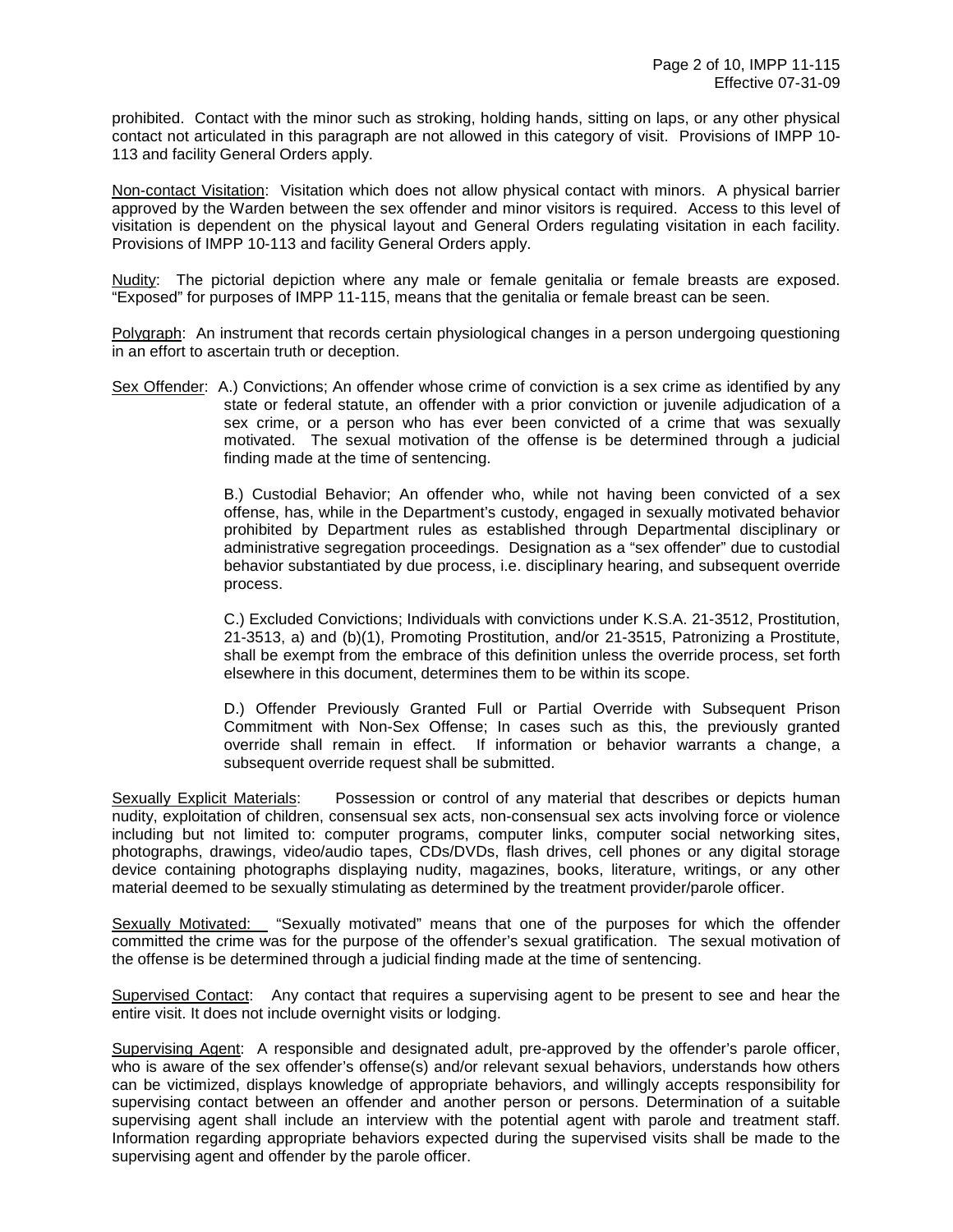Victim: Any person who suffers direct or threatened physical, emotional or financial harm as the result of the commission or attempted commission of a crime against a person

Primary Victim - the person(s) directly impacted by the crime (i.e. the person who is sexually assaulted).

Secondary Victim/Co-Victim - the person(s) indirectly impacted by the crime. (i.e. the family, friends, neighbors, etc of the person who is sexually assaulted)

#### **PROCEDURES**

#### **I. Identification Of Sex Offenders**

- A. Facility
	- 1. Offenders meeting the definition of "sex offender" as contained in this policy shall be identified at the time of admission to the custody of the Kansas Department of Corrections through the reception and diagnostic process.
	- 2. Offenders who do not meet the definition of "sex offender" as contained in this policy may nonetheless be considered a "sex offender", and thereby be subject to the provisions of this IMPP, pursuant to the override process based upon behavior which is substantiated by due process.
	- 3. Offenders who meet the definition of "sex offender" as contained in this policy may be relieved from being managed as a sex offender, and thereby not be subject to the provisions of this IMPP, pursuant to the override process.
	- 4. Sex offenders shall have the requirement for sex offender treatment placed on their Inmate Program Plan (IPP), unless that sex offender has been specifically excluded from the requirement for treatment pursuant to the override process. An offender not previously identified as being managed as a sex offender who is later identified by the override process as being managed as such shall also have their IPP modified to reflect the change. Any changes to the offender IPP shall be updated by the facility Classification Administrator where the offender is housed.
	- 5. Sex offenders shall have sex offender treatment programming as is appropriate to their particular needs made a part of their Inmate Program Plan while incarcerated and be subject to all appropriate privilege and incentive procedures unless prevented by length of sentence. If an offender is determined to be clinically untreatable or unable to participate in treatment, an override shall be completed with final determination for treatment being made by the override committee.
- B. Community
	- 1. Offenders meeting the definition of "sex offender" as contained in this policy shall be identified and referred to programming related to their sexual offense or behavior as soon as possible after activation for supervision by Parole Services staff. If the offender is determined to be clinically untreatable or is unable to participate in treatment, an override shall be completed with final determination for treatment being made by the override committee.
	- 2. Offenders who do not meet the definition of "sex offender" due to convictions as contained in this policy may be considered a "sex offender", as substantiated by due process and thereby be subject to the provisions of this IMPP.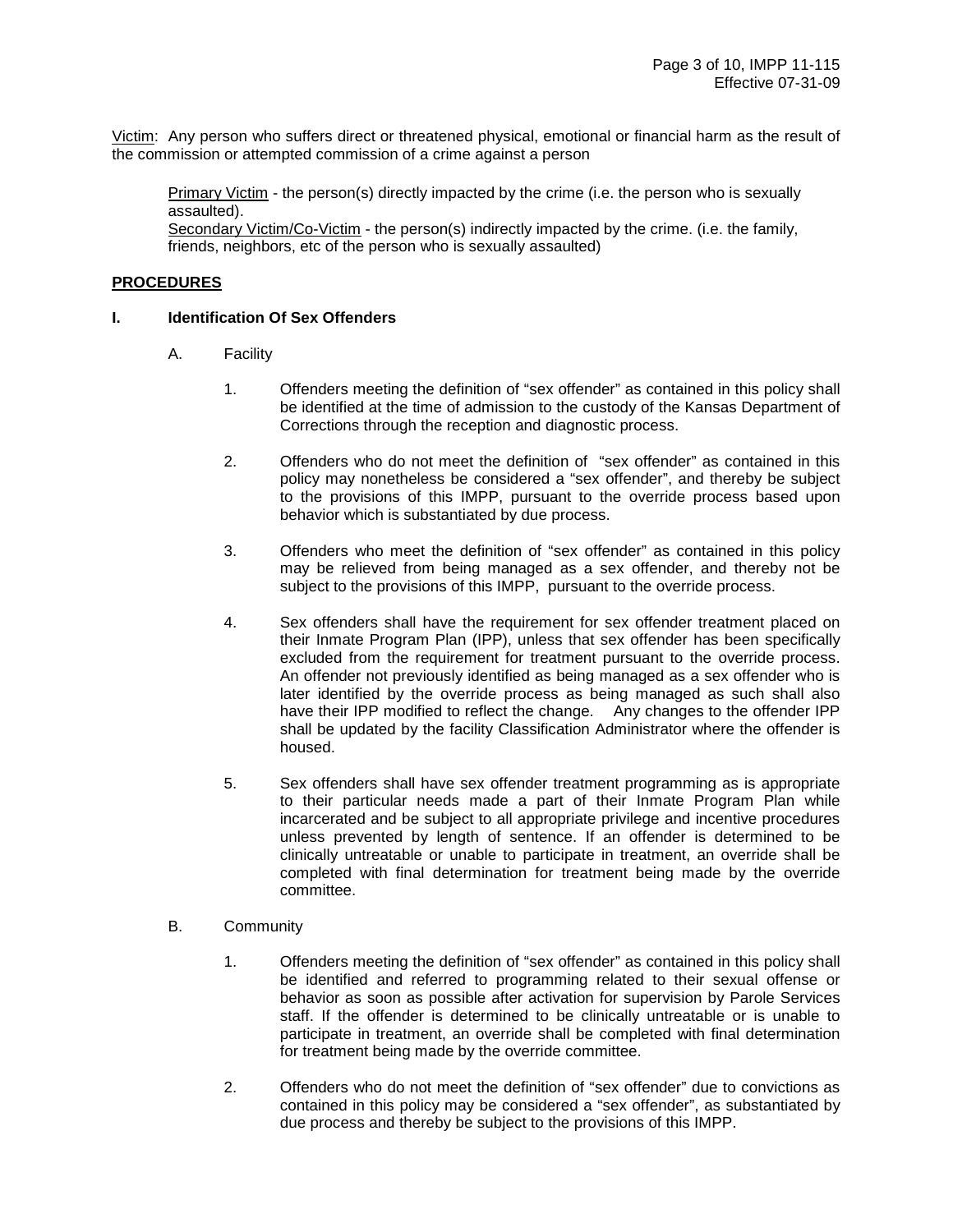- 3. Offenders who meet the definition of "sex offender" as contained in this policy may be relieved from being managed as a sex offender, and thereby not be subject to the provisions of this IMPP, pursuant to the override process.
- C. Override Process
	- 1. Offenders currently managed as sex offenders, with the assistance of appropriate KDOC staff, may submit a written request to make modifications in the method of management as a sex offender or to be excluded from management as a sex offender in whole or in part.
	- 2. At any time, KDOC staff may initiate an override to require management as a sex offender due to sexually deviant custodial behavior as established by due process hearing, i.e. disciplinary hearing.
	- 3. Wardens/Parole Directors, or their designees, shall ensure written override requests include at least the following:
		- a. Offender name;
		- b. Offender number;
		- c. Sex offense conviction, [The court journal entry documenting a sexually motivated offense or behavior that is the focus of the override request.]
		- d. Reasons for the request;
		- e. If SOTP is completed, a copy of the Discharge Summary; and,
		- f. Requests from offenders must consist of a letter to appropriate KDOC staff which details specifically the reason for the override including documentation which will support their petition.
	- 4. The written request for override shall be reviewed and signed by the appropriate Warden, Parole Director, or designee prior to submission to Central Office.
		- a. All override requests initiated by offenders shall be in writing, and be processed and forwarded to Central Office within 30 days of receipt by the appropriate staff member for consideration by the Sex Offender Override Panel. Requests by offenders that are not decided within 60 days of submission (date on the offender's written request), shall receive a written update on the status from the Chairperson of the Override Panel, or the Director of Sex Offender Management.
		- b. Requests for override shall include appropriate comments of the person who completes the override packet and recommendations of the Warden or Parole Director.
		- c. Once reviewed by the appropriate approving authority, the packet is forwarded to the Deputy Secretary for Programs or Director of Sex Offender Management at Central Office.
	- 5. Initial requests for a specific change in sex offender management status shall be forwarded to the Deputy Secretary for Programs at Central Office for processing. Each request for override shall be decided by the Sex Offender Override Panel by either approving or disapproving the request.
		- a. No additional requests for override shall be considered for an offender after a decision is made by the Sex Offender Override Panel, unless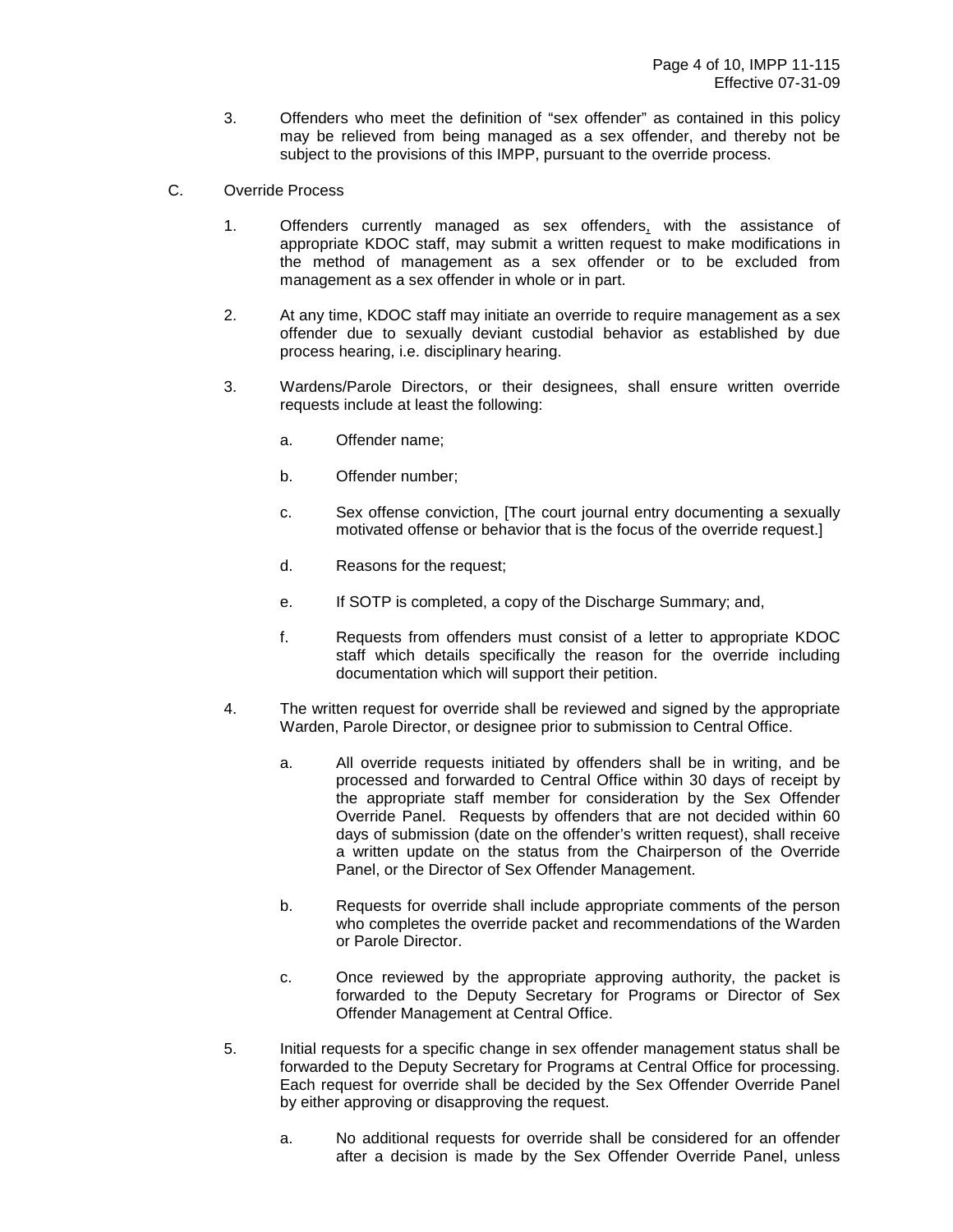there is a new incident of sexual misconduct involving that offender, or relevant information is discovered that was not reasonably available at the time the initial request for override was submitted.

- b. The Warden/Parole Director or Director of Sex Offender Management shall decide if new evidence warrants additional panel consideration. If an offender-initiated request does not contain new information, the decision-maker on that case shall advise the offender in writing that it shall not be considered by the Sex Offender Override Panel due to no new information.
- D. Notification to Offenders Managed as Sex Offenders
	- 1. Offenders shall be informed, both verbally and in writing, that they are managed as sex offenders per this policy. If the conviction requiring that management is not the current commitment offense, notification shall include the name of the conviction offense, the year and jurisdiction of the offense if in Kansas, or the state of conviction if not in the state of Kansas.
	- 2. Offenders managed as Sex Offenders due to a finding by the Sex Offender Override Panel shall be notified in writing by letter originated by Central Office Programs Division and routed through the Warden/Parole Director.

#### **II. Release Planning For Sex Offenders**

- A. Release planning for sex offenders shall be in accordance with IMPP 14-103 and 11-117.
	- 1. Additionally, consideration shall be given to the following:
		- a. Results of the Static 99;
		- b. Axis I and II diagnoses;
		- c. The MDT rating;
		- d. Treatment recommendations and/or SOTP discharge summary; and/or
		- e. Results of assessments;
		- f. Recommendations for contact with minors in general, the offender's children/immediate family members or other potential new victims;
		- g. Where there are potential victims, proximity of residence or work to playgrounds, schools, daycare centers, or other locations where children would be expected to congregate;
		- h. Proximity to the offender's victim(s) or victim's family members;
		- i. Proximity to sex offender treatment resources; and,
		- j. Availability of transportation for the offender.
	- 2. Plan disapprovals based solely on proximity issues should be justified with a rationale that is specific to the inmate's history and the neighborhood's physical layout.
		- a. Such disapprovals shall contain recommendations for acceptable alternatives that would be suitable for inclusion within the particular offender's release plan.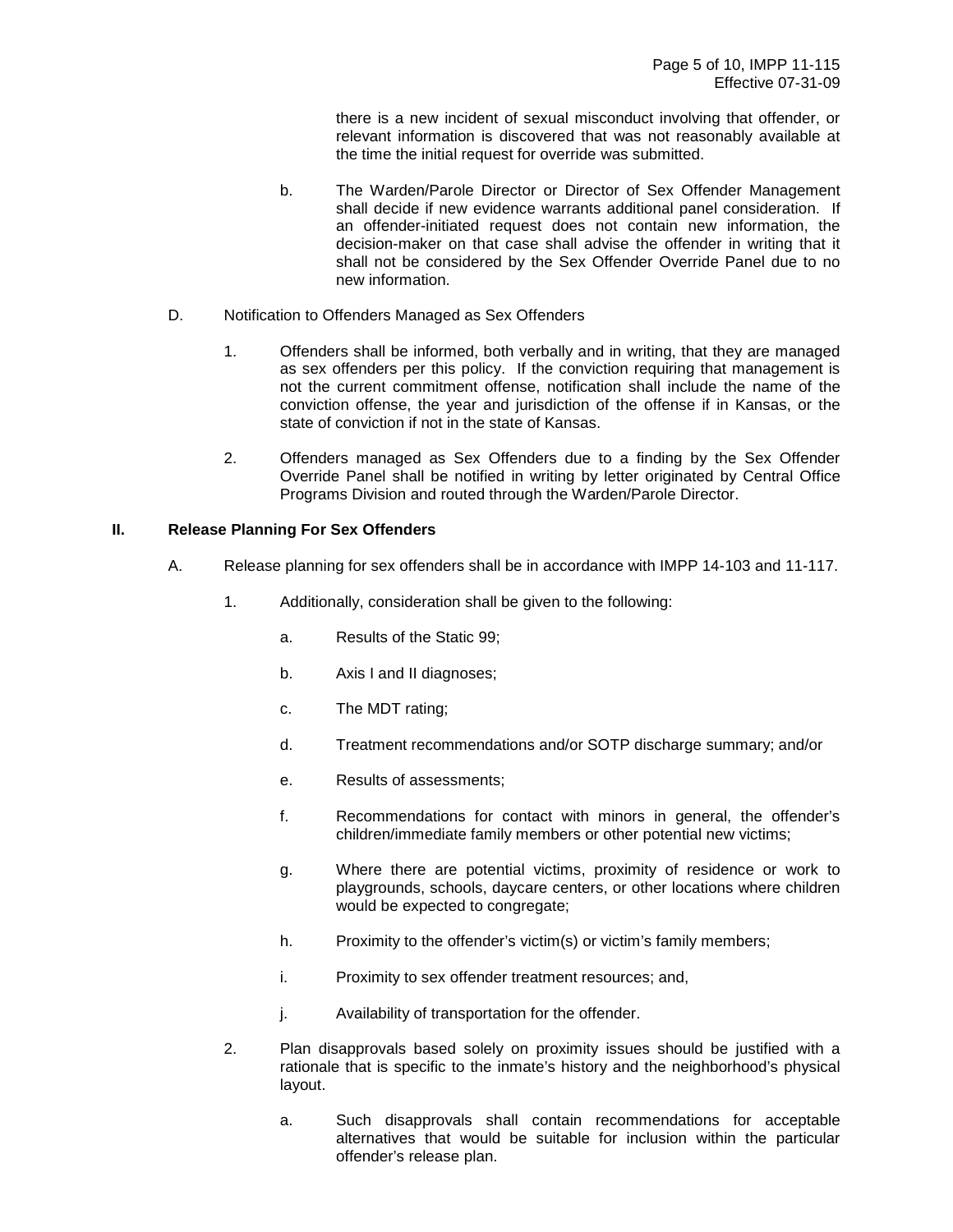#### **III. Community Intake And Supervision Procedures**

- A. Intake procedures shall be in accordance with IMPP 14-104 and 14-110 with additional considerations as follows:
	- 1. The offender shall be provided with a copy of the Sex Offender Supervision Handbook.
		- a. Information contained in the handbook shall be reviewed with the offender, emphasizing requirements in accordance with their individual case management needs.
		- b. After being presented with the Handbook and explanation, the sex offender shall sign the Sex Offender Handbook Acknowledgment.
			- (1) Staff witnessing the offender's signature shall sign and date it as well.
			- (2) A signed copy of the Sex Offender Supervision Handbook shall be placed in the offender file.
- B. Classification by the use of the LSI-R assessment shall take place pursuant to IMPP 14- 111 and the LSI-R Instruction Manual.
- C. A Case Plan shall be completed in accordance with IMPP 14-113.
	- 1. The Offender Case Plan shall include treatment requirements as well as any other individualized goals and objectives, negotiated or mandated.
- D. When determining what interventions to utilize while supervising sex offenders in the community, in addition to assessment and classification information resulting from processes described at Sections III.B. and III.C. above, parole staff shall also consider recommendations from the treatment provider.

#### **IV. Sex Offender Treatment And Aftercare**

- A**.** Except as set forth below, all sex offenders shall be referred to the KDOC contracted sex offender programming in the facility and the community.
	- 1. At any time, KDOC staff may submit a request that a sex offender be excused from the requirement to participate in sex offender programming.
	- 2. Such requests shall be in writing, submitted and determined pursuant to the override procedure set forth at Section I.C. above.
	- 3. Sex Offenders in the community that live in areas not served by contracted sex offender programming shall be allowed to attend other sex offender programming as approved by the Parole Director.
- B.Community-based programming for sex offenders shall require that the sex offenders attend scheduled sessions. The offender shall be responsible for payment of the treatment co-pay unless determined to be indigent pursuant to IMPP 14-107.
	- 1. Excusable absences from community based treatment shall be determined by the parole officer, supervisor and treatment provider.
	- 2. Community programming shall include random polygraph examinations, as discussed in Section VIII.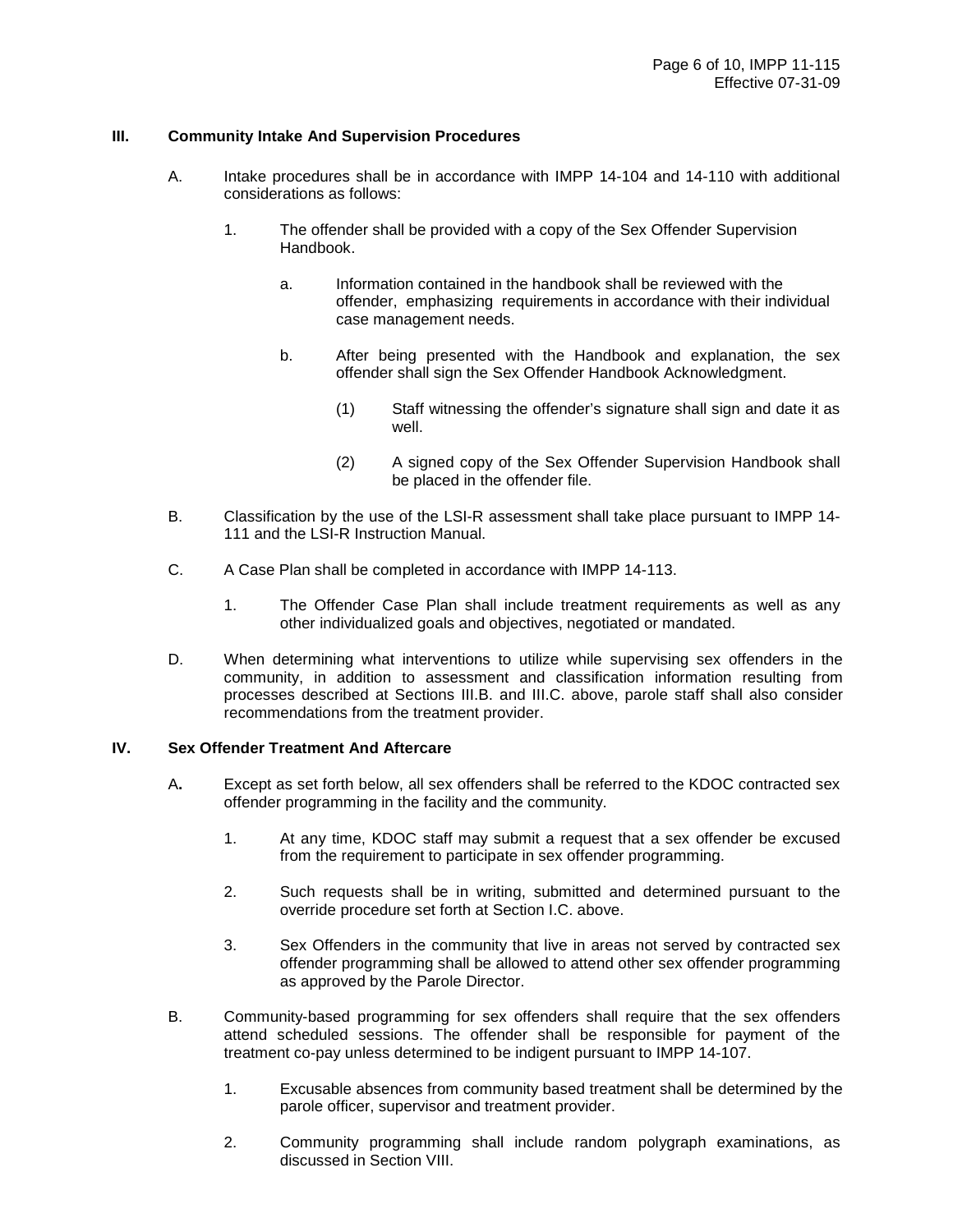#### **V. Contact With Victims**

- A. Except as indicated below, sex offenders shall have no planned or voluntary, direct or indirect, contact with victims (including visitation).
- B. Consideration for contact with victims should only occur after the following events:
	- 1. The victim(s), or a minor victims' parents or guardians, seek such contact through the KDOC Victims' Services staff; and,
	- 2. A current sex offender programming provider recommendation does not preclude contact with one or more known victims.
	- 3. After reviewing the above information and recommendation from Unit Team staff, and after discussion with Victim Services staff and receiving affirmative input, the Deputy Warden of Programs or his/her designee may authorize contact with victims by inmates. Visitation by victims under the age of 18 years must be as directed in "Contact with Minors" below. Offenders on post-release shall comply with the condition precluding all victim contact unless partially or fully removed by recommendation of the Parole Officer and concurrence by the Parole Supervisor after receipt of affirmative information from Victim Services staff.

#### **VI. Limited Contact With Minors**

- A.For visitation in the controlled environment of a correctional facility visiting area, and other contact as defined by this policy, there shall be three (3) categories of offenders managed as sex offenders.
	- 1. Sex offenders who have successfully completed sex offender programming. The offenders' discharge summary shall address appropriate visitation with minor children in three ways:
		- a. "Contact with minor children is not prohibited." These offenders shall be allowed visitation in accordance with KDOC policy and facility visitation rules and general orders, and normal contact through mail, phone and other methods allowed by policy.
		- b. "Contact with minor children should be supervised only." These offenders should be allowed "limited contact" visits with minor children.
		- c. "Contact with minor children should be prohibited." These offenders shall not be allowed physical contact with minor children during visitation.
	- 2. Sex offenders who, during the treatment process, have been screened by, but have not completed facility-based Sex Offender Programming:
		- a. If the victim of the sex offense was an adult and the sex offender program provider has verified in writing that there are no substantiated reasons which indicate the offender poses an increased risk to minor children, the offender may have "limited contact" visits with minor children in accordance with KDOC policy, facility visitation rules and general orders.
		- b. If the victim of the offense was a child, (a family member or not) the offender shall have no contact or visitation with minors
	- 3. Untreated Sex Offenders that have not been screened: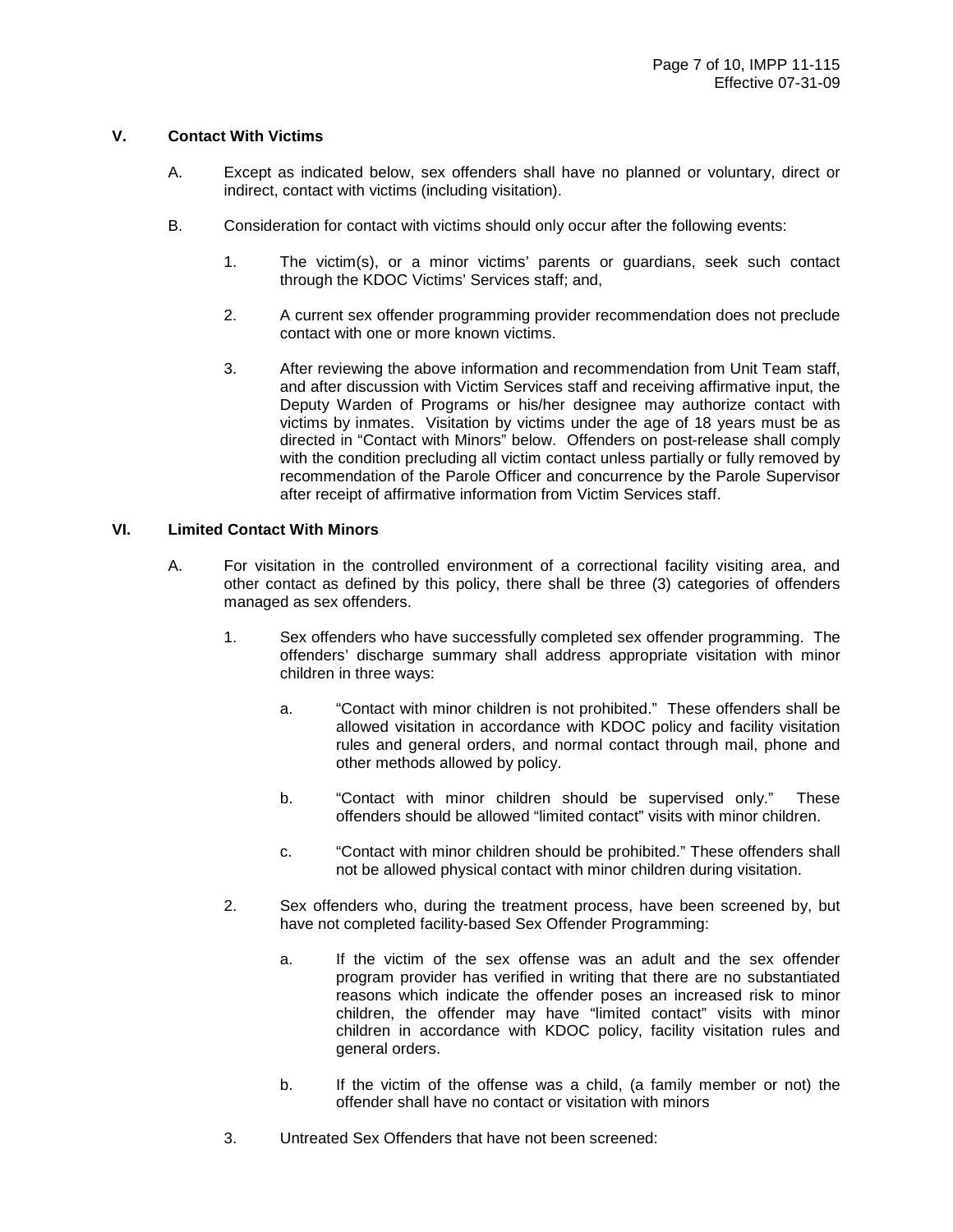- a. Untreated, unscreened sex offenders with adult sexual victims shall have only non-contact visits with minors.
- b. Untreated, unscreened sex offenders with known child victims shall have no visitation with minors.
- 4. Sex Offenders with an Axis I diagnosis of exclusive pedophilia shall be prohibited from visits with minor children and from any non-incidental contact [as defined by this policy] with minors in general.
- B. Sex offenders' contact with minors outside the visitation process, including but not limited to mail, possession of their photos, phone, and third parties, shall be limited to the inmate's children or immediate family members (as defined by the Visitation policy). If the inmate's sexually deviant behavior triggering this policy included their children or minor immediate family members, no contact or possession of photos of minor children or minor immediate family members is allowed.
- C. Any contact with minors that is allowed in the community shall be conducted in accord with the procedures set forth in the Sex Offender Supervision Handbook.
	- 1. Decisions on visitation of minors in the facility can be considered in management of those sex offenders in the community, but those facility decisions do not create a right for the same level of contact in the community; for instance, an offender is allowed visits by his minor children in the facility since it is a controlled setting, however is not allowed contact with his/her children in the community because it is not a controlled setting and the heightened possibility for abuse exists.
	- 2. Parole staff should consult community sex offender programming staff and the Parole Supervisor when considering authorized contact with minors in the community.
	- 3. Contact with known victims of the sex offender must be in accordance with Section V. (Contact with Victims).
- D. Offenders or KDOC staff may submit a request that visitation, contact or restrictions be modified for sex offenders outside of the above guidelines pursuant to the override process set forth in Section I.C. above.
	- 1. Such requests shall be in writing, submitted and determined pursuant to the override procedure set forth at Section I.C. above.

#### **VII. Travel**

- A. Prior to granting permission for a sex offender to travel, the parole officer shall obtain sufficient information to determine whether the travel is legitimate, necessary, and that proper supervision can be maintained.
	- **1.** Out of state **t**ravel permits for sex offenders shall be faxed to the Interstate Compact Unit at a minimum of one day in advance of the proposed travel date.

#### **VIII. Polygraph Testing**

- A. All sex offender programming shall include appropriate polygraph testing as a component of the programming process.
- B. Facility-based Sex Offender Programming: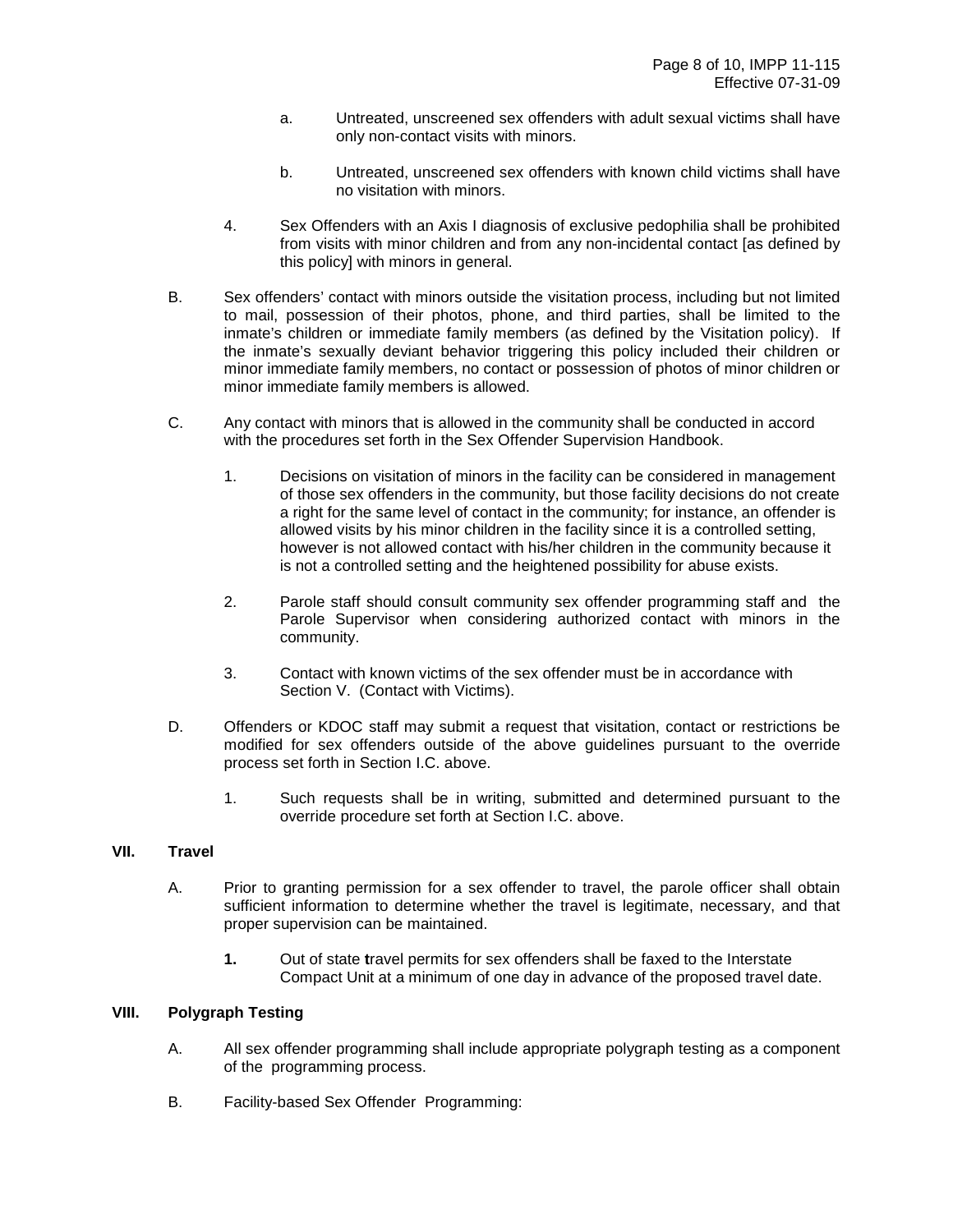- 1. Instant Offense Polygraph: Sex offenders participating in sex offender treatment while incarcerated in a KDOC correctional facility shall participate in an instant offense polygraph examination if directed by treatment staff.
- 2. Sexual History Disclosure Polygraph: Sex offenders participating in sex offender treatment while incarcerated in a KDOC correctional facility shall participate in a sexual history disclosure polygraph examination, unless medical reasons exist for not conducting such examination.
- 3. Purpose of Polygraph Testing: All polygraph testing and the results of that testing shall be used solely for treatment purposes.
- C. Community-based Sex Offender Programming:
	- 1. Maintenance Polygraphs: All sex offenders who are participating in communitybased sex offender programming shall participate in maintenance polygraph testing as directed by parole staff and recommended by programming staff.
	- 2. Purpose of Maintenance Polygraph: Under no circumstances shall an offender be subject to revocation proceedings based solely on a deception indicated polygraph examination result. Interventions may be imposed as needed in response to pre and post-polygraph condition violation admissions.

#### **IX. Materials To Which Sex Offenders May Not Have Access**

- A. Sex offenders shall not be allowed to own, borrow, view, transport or manufacture any sexually explicit materials.
- B. Other materials may be added to or removed from the above list on an individual basis after consultation with a treatment provider.
- C. Sex offenders shall not be allowed to use televisions, VCR's, DVD players and recorders, personal computers or other Internet accessible devices for the purpose of viewing, copying, or transmitting sexually explicit or erotic material. Sex offenders shall not access any social networking sites. Such sites include but are not limited to MySpace and Facebook. Sex offenders also shall not access "chat rooms", "bulletin boards" or other Internet correspondence tools for the purpose of accessing sexually explicit material or contacting any person for purposes of sexual gratification.
- D. The provisions of Sections IX. A. through C. above do not apply to any sex offender who has been relieved from being managed as a sex offender, in whole or in specific regard to this policy regarding materials, pursuant to the override process set forth in Section I.C. above.
- E. The Sex Predator Commitment Act Administrator shall be notified when prohibited materials are collected from sex offenders while on supervised release. These materials may be used for prosecution evidence in civil commitment proceedings initiated under the Sex Predator Commitment Act. Such materials not utilized in court proceedings shall be disposed of at the discretion of the Sex Predator Commitment Act Administrator**.**
- F. Possession of prohibited materials by an inmate shall be considered a violation of provisions cited in KAR 44-12-313, Sexually Explicit Materials
	- 1. If possession of non-publication material results in a Disciplinary Report, a copy of the material shall be retained with that Disciplinary Report.

**NOTE:** The policy and procedures set forth herein are intended to establish directives and guidelines for staff and offenders and those entities that are contractually bound to adhere to them. They are not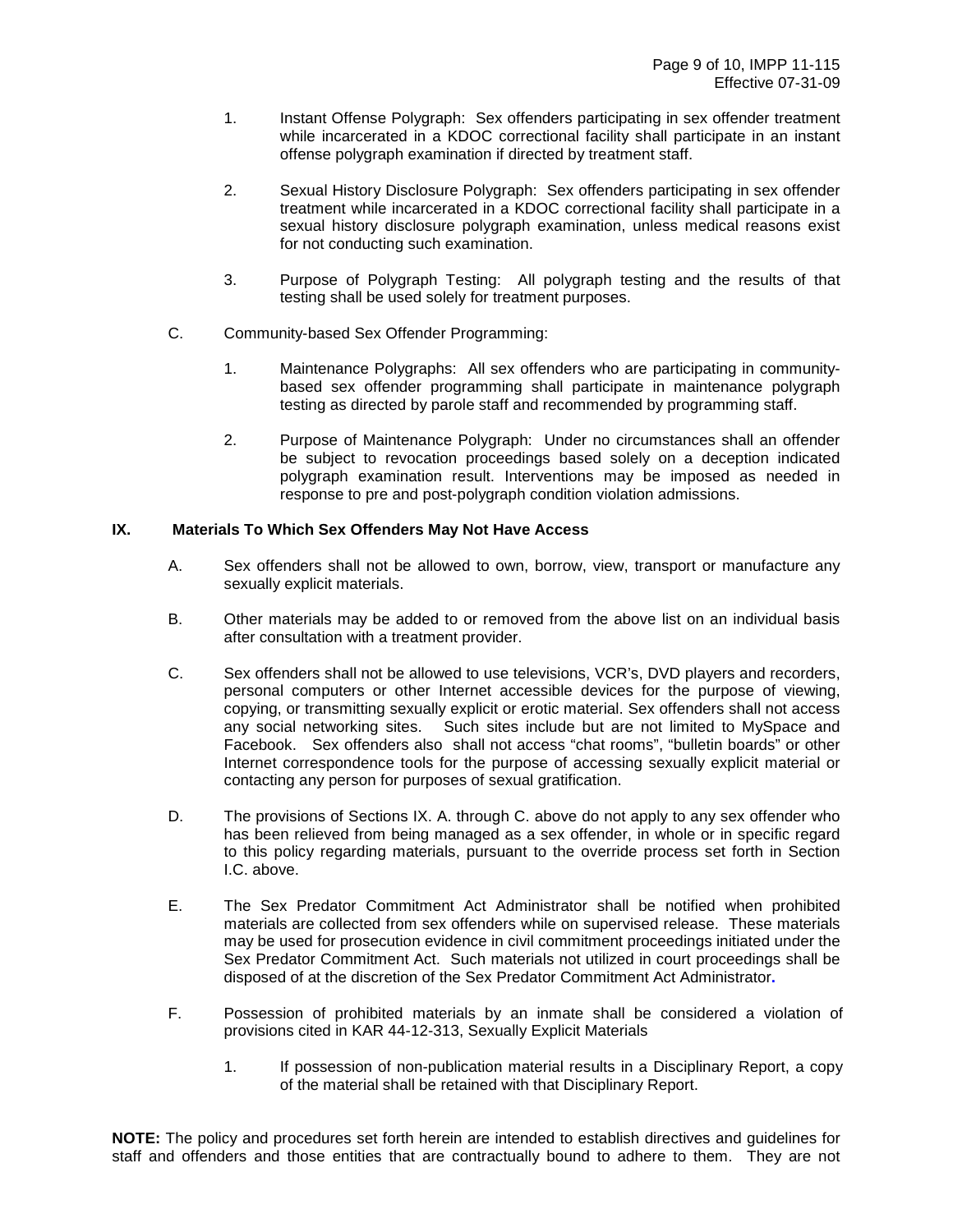intended to establish State created liberty interests for employees or offenders, or an independent duty owed by the Department of Corrections to employees, offenders, or third parties. Similarly, those references to the standards of various accrediting entities as may be contained within this document are included solely to manifest the commonality of purpose and direction as shared by the content of the document and the content of the referenced standards. Any such references within this document neither imply accredited status by a Departmental facility or organizational unit, nor indicate compliance with the standards so cited. The policy and procedures contained within this document are intended to be compliant with all applicable statutes and/or regulatory requirements of the Federal Government and the state of Kansas This policy and procedure is not intended to establish or create new constitutional rights or to enlarge or expand upon existing constitutional rights or duties.

#### **REPORTS REQUIRED**

None.

.

#### **REFERENCES**

KSA 22-4901, et seq.; KSA 59-29a01, et seq. KAR 44-12-901[a][4]; 44-7-104 IMPP 11-116; 11-117; 14-103; 14-104; 14-110; 14-111; 14-113

#### **ATTACHMENTS**

Attachment A –Sex Offender Override Form – 2 pages Attachment B – Sex Offender Handbook – 8 pages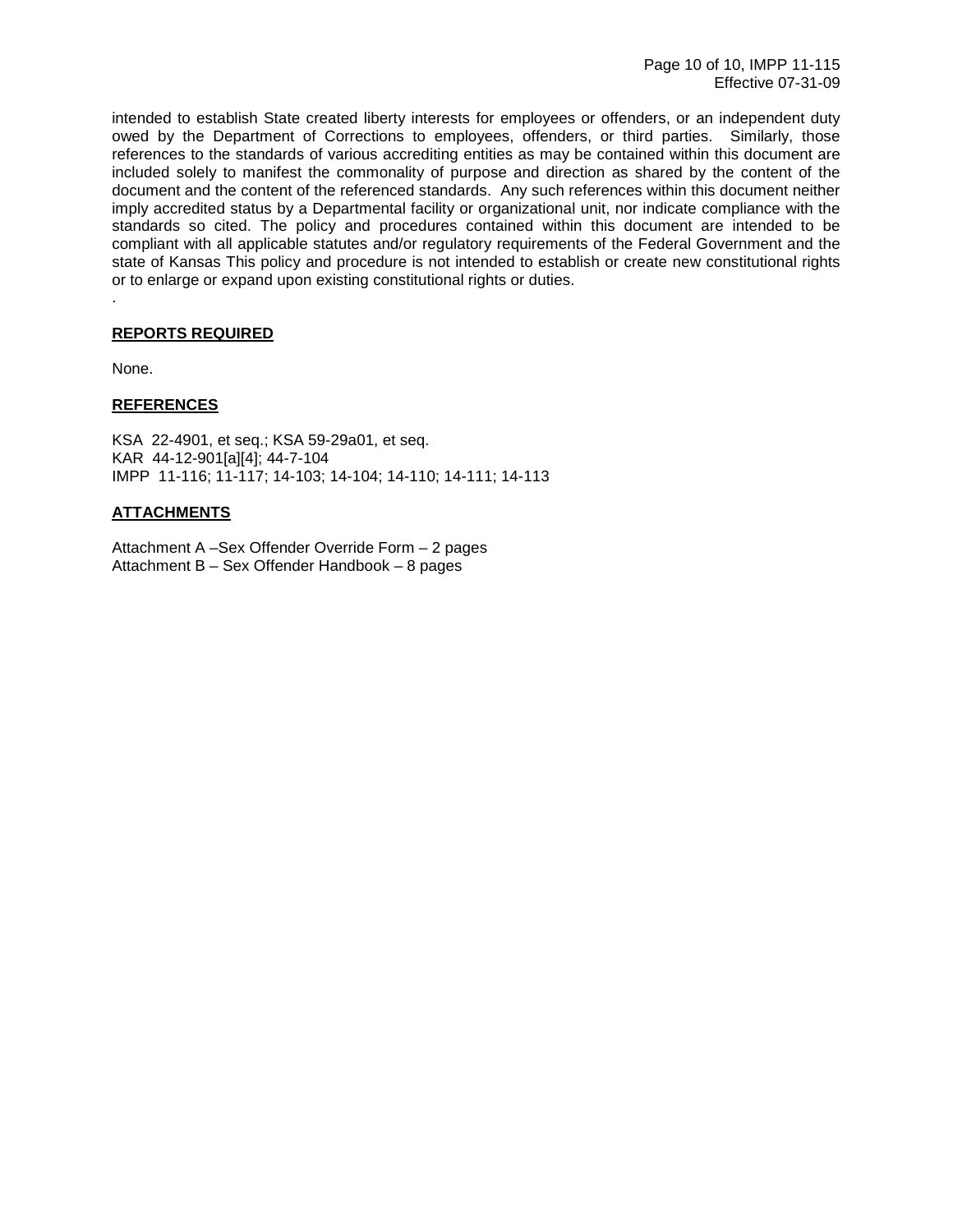# **SEX OFFENDER OVERRIDE FORM**

| Number: | Sex Offense Conviction/Disciplinary Behavior: |                                                         | Offender                                                                                            |  |
|---------|-----------------------------------------------|---------------------------------------------------------|-----------------------------------------------------------------------------------------------------|--|
|         |                                               |                                                         |                                                                                                     |  |
|         |                                               |                                                         |                                                                                                     |  |
|         |                                               |                                                         |                                                                                                     |  |
|         |                                               |                                                         |                                                                                                     |  |
|         |                                               |                                                         |                                                                                                     |  |
|         |                                               |                                                         |                                                                                                     |  |
|         |                                               |                                                         |                                                                                                     |  |
|         | THIS IS A REQUEST FOR:                        |                                                         |                                                                                                     |  |
|         | offender by KDOC policy.                      |                                                         | Managing offender as a sex offender for KDOC purposes who is not already classified as a sex        |  |
|         |                                               |                                                         | Relieving offender identified as a sex offender per KDOC policy of being managed as a sex offender. |  |
|         |                                               |                                                         | Relieving offender already identified as a sex offender per KDOC policy regarding:                  |  |
|         | Contact visits with minors (facility)         |                                                         |                                                                                                     |  |
|         |                                               | Unsupervised contact with minors (post release)         |                                                                                                     |  |
|         |                                               | Supervised contact with minors (post release)           |                                                                                                     |  |
|         |                                               | Name, Age (DOB), and Relationship of Minor to Offender: |                                                                                                     |  |
|         |                                               |                                                         |                                                                                                     |  |
|         |                                               |                                                         |                                                                                                     |  |

**\_\_\_\_\_\_\_\_\_\_\_\_\_\_\_\_\_\_\_\_\_\_\_\_\_\_\_\_\_\_\_\_\_\_\_\_\_\_\_\_\_\_\_\_\_\_\_\_\_\_\_\_\_\_\_\_\_\_\_\_\_\_\_\_\_\_\_\_\_\_\_\_\_\_\_\_\_\_\_\_** 

**\_\_\_\_\_\_\_\_\_\_\_\_\_\_\_\_\_\_\_\_\_\_\_\_\_\_\_\_\_\_\_\_\_\_\_\_\_\_\_\_\_\_\_\_\_\_\_\_\_\_\_\_\_\_\_\_\_\_\_\_** 

**\_\_\_\_\_\_\_\_\_\_\_\_\_\_\_\_\_\_\_\_\_\_\_\_\_\_\_\_\_\_\_\_\_\_\_\_\_\_\_\_\_\_\_\_\_\_\_\_\_\_\_\_\_\_\_\_\_\_\_\_\_\_\_\_\_\_\_\_\_\_\_\_** 

**\_\_\_\_\_\_\_\_\_\_\_\_\_\_\_\_\_\_\_\_\_\_\_\_\_\_\_\_\_\_\_\_\_\_\_\_\_\_\_\_\_\_\_\_\_\_\_\_\_\_\_\_\_\_\_\_\_\_\_\_\_\_\_\_\_\_\_\_\_\_\_\_\_\_\_\_\_\_\_\_\_\_\_\_\_ \_\_\_\_\_\_\_\_\_\_\_\_\_\_\_\_\_\_\_\_\_\_\_\_\_\_\_\_\_\_\_\_\_\_\_\_\_\_\_\_\_\_\_\_\_\_\_\_\_\_\_\_\_\_\_\_\_\_\_\_\_\_\_\_\_\_\_\_\_\_\_\_\_\_\_\_\_\_\_\_\_\_\_\_\_ \_\_\_\_\_\_\_\_\_\_\_\_\_\_\_\_\_\_\_\_\_\_\_\_\_\_\_\_\_\_\_\_\_\_\_\_\_\_\_\_\_\_\_\_\_\_\_\_\_\_\_\_\_\_\_\_\_\_\_\_\_\_\_\_\_\_\_\_\_\_\_\_\_\_\_\_\_\_\_\_\_\_\_\_\_ \_\_\_\_\_\_\_\_\_\_\_\_\_\_\_\_\_\_\_\_\_\_\_\_\_\_\_\_\_\_\_\_\_\_\_\_\_\_\_\_\_\_\_\_\_\_\_\_\_\_\_\_\_\_\_\_\_\_\_\_\_\_\_\_\_\_\_\_\_\_\_\_\_\_\_\_\_\_\_\_\_\_\_\_\_ \_\_\_\_\_\_\_\_\_\_\_\_\_\_\_\_\_\_\_\_\_\_\_\_\_\_\_\_\_\_\_\_\_\_\_\_\_\_\_\_\_\_\_\_\_\_\_\_\_\_\_\_\_\_\_\_\_\_\_\_\_\_\_\_\_\_\_\_\_\_\_\_\_\_\_\_\_\_\_\_\_\_\_\_\_ \_\_\_\_\_\_\_\_\_\_\_\_\_\_\_\_\_\_\_\_\_\_\_\_\_\_\_\_\_\_\_\_\_\_\_\_\_\_\_\_\_\_\_\_\_\_\_\_\_\_\_\_\_\_\_\_\_\_\_\_\_\_\_\_\_\_\_\_\_\_\_\_\_\_\_\_\_\_\_\_\_\_\_\_\_**

Other**:** 

#### **Other Information Relevant to this Request:**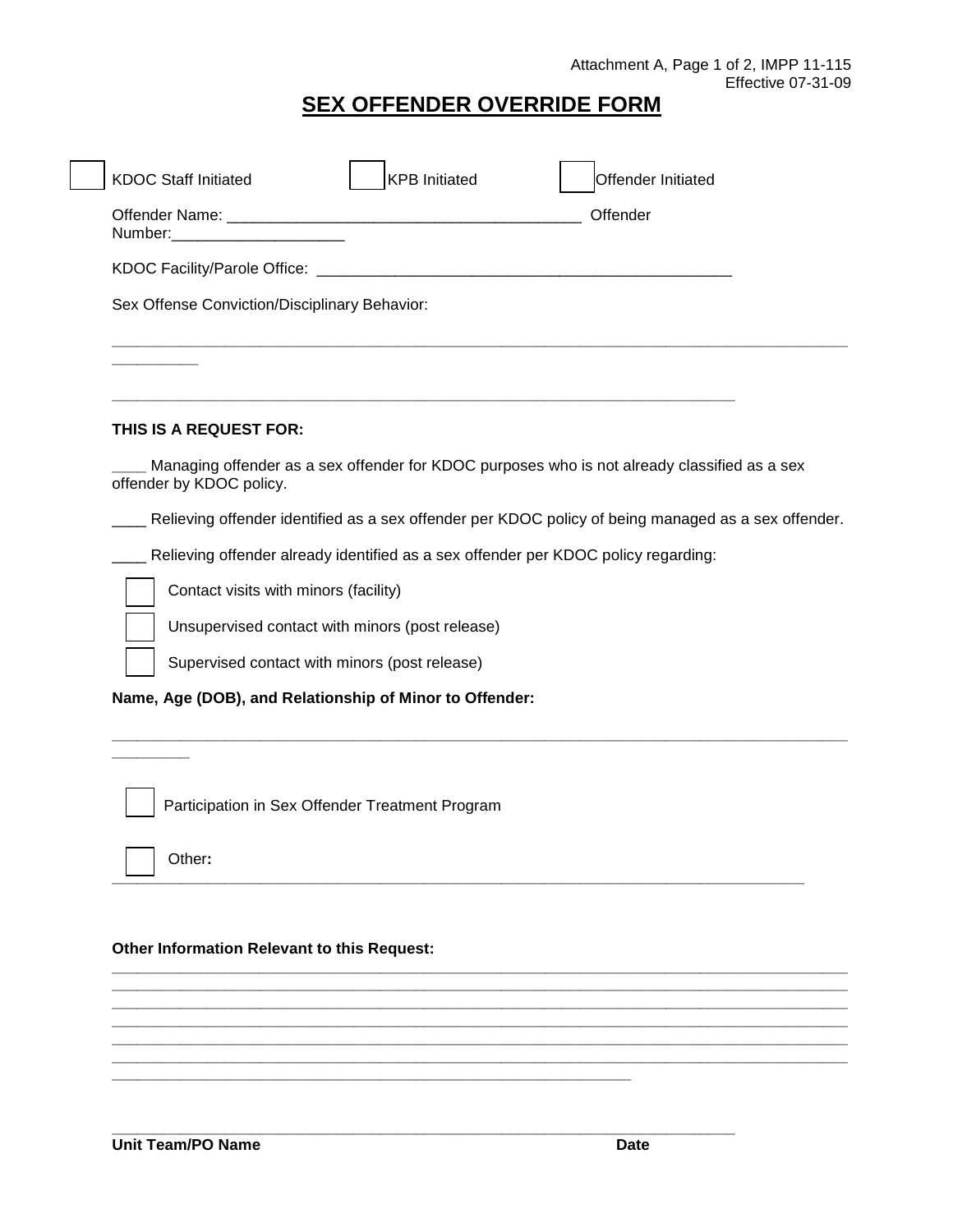**Warden/Regional Parole Director recommendations:** 

| <b>Approve</b><br><b>Disapprove</b>             |             |  |  |  |  |  |
|-------------------------------------------------|-------------|--|--|--|--|--|
| Signature of Warden/Regional Parole Director    | <b>Date</b> |  |  |  |  |  |
| <b>Sex Offender Override Committee Decision</b> |             |  |  |  |  |  |
| { } Approve { } Disapprove                      |             |  |  |  |  |  |
| Comments:                                       |             |  |  |  |  |  |
|                                                 |             |  |  |  |  |  |
| { } Approve { } Disapprove                      |             |  |  |  |  |  |
| Comments:                                       |             |  |  |  |  |  |
|                                                 |             |  |  |  |  |  |
| { } Approve { } Disapprove                      |             |  |  |  |  |  |
| Comments:                                       |             |  |  |  |  |  |
| Signature                                       |             |  |  |  |  |  |
| { } Approve { } Disapprove                      |             |  |  |  |  |  |
| Comments:                                       |             |  |  |  |  |  |
|                                                 |             |  |  |  |  |  |
| { } Approve { } Disapprove                      |             |  |  |  |  |  |
| Comments:                                       |             |  |  |  |  |  |
|                                                 |             |  |  |  |  |  |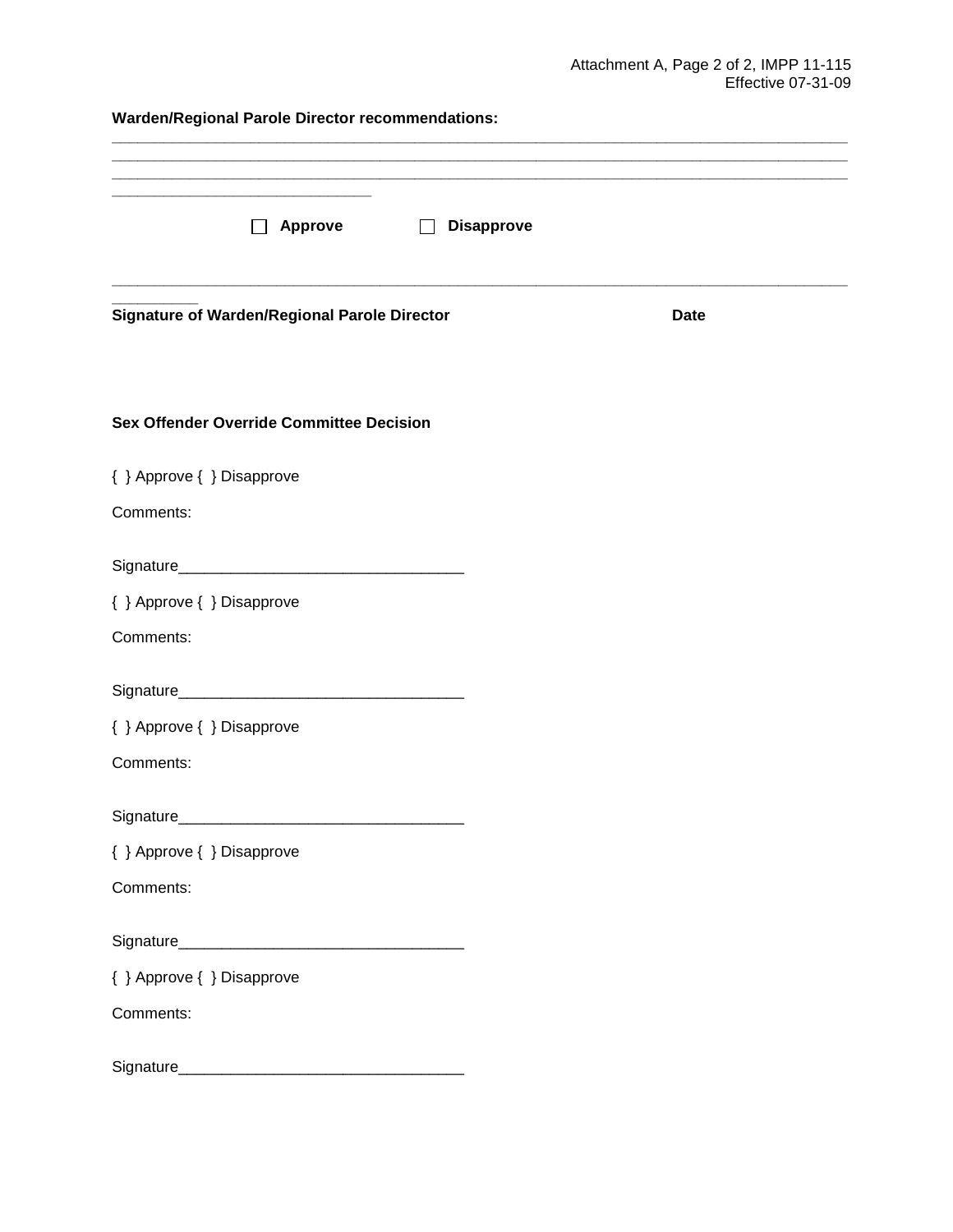

## **KANSAS DEPARTMENT OF CORRECTIONS**

### **SEX OFFENDER SUPERVISION HANDBOOK**

### **A SAFER KANSAS THROUGH EFFECTIVE CORRECTIONAL SERVICES**

### **MISSION**

The Department of Corrections, as part of the Criminal Justice System, contributes to public safety and supports victims of crime by exercising safe and effective control of inmates, by exercising safe and effective containment and supervision of inmates, by managing offenders in the community, and by actively encouraging and assisting offenders to become law-abiding citizens.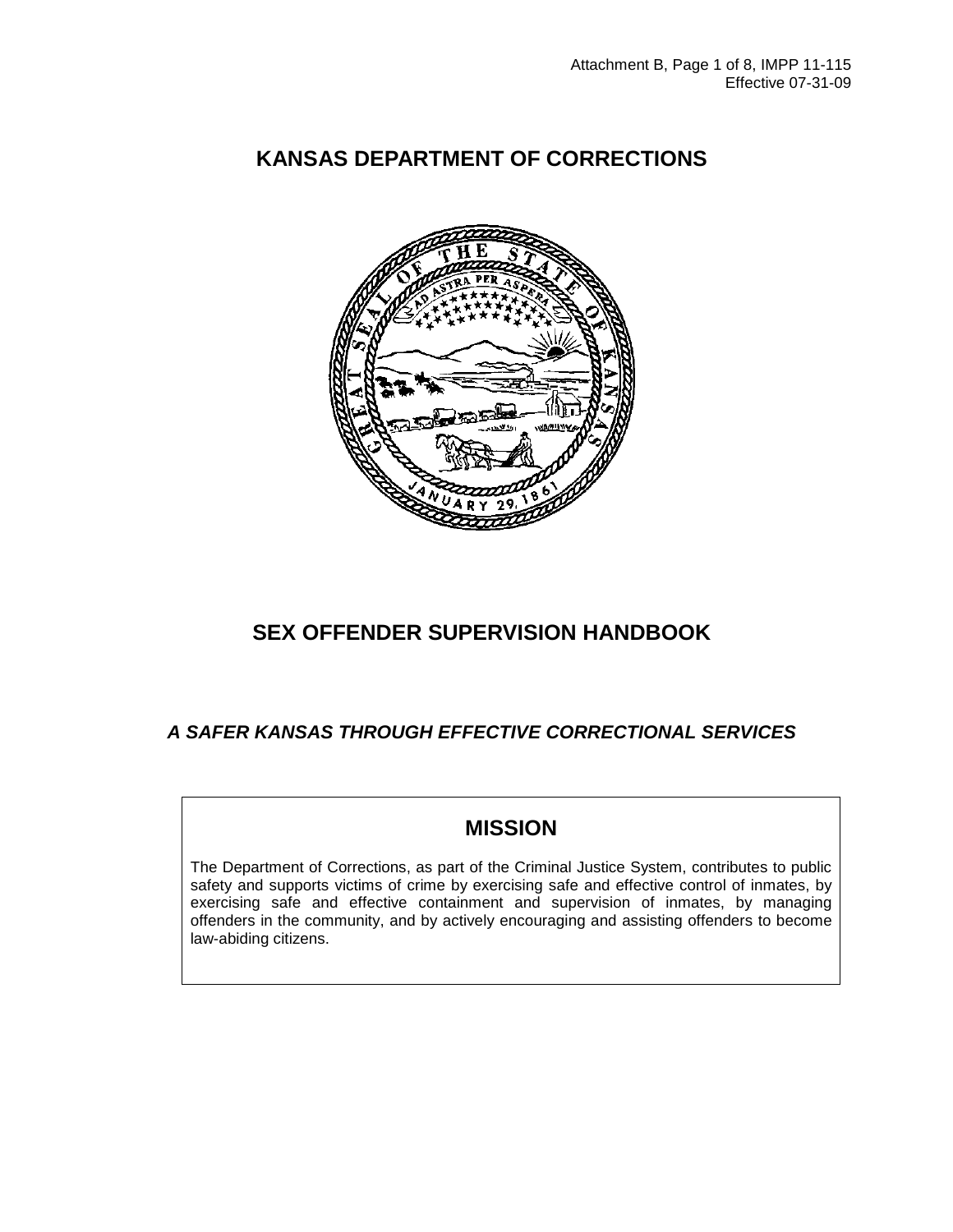### **DIVISION OF PAROLE SERVICES**

### **SEX OFFENDER SUPERVISION HANDBOOK**

### **INTRODUCTION**

This handbook is being provided to you so you shall be aware of the expectations/limitations of your activities while under the supervision of Parole Services. You shall be held accountable for the material in this handbook. If you do not understand any item in this handbook, you are expected to get clarification from your assigned parole officer.

The conditions sited in this manual are individualized to meet your specific circumstances. Any conditions sited in this handbook are in addition to those mandated by the releasing authority (i.e. Kansas Parole Board or Court of conviction).

### **Definition of a Sex Offender**

 An offender whose crime of conviction is a sex crime as identified by any state or federal statute, an offender with a prior conviction or juvenile adjudication of a sex crime, or a person who has ever been convicted of a crime that was sexually motivated as documented by the sentencing court. An offender whose institutional behavior is determined through the offender disciplinary process and the Override Panel to constitute sexually-motivated behavior. Sexually motivated means that one of the purposes for which the offender committed the crime was for the purpose of the offender's sexual gratification.

Special Conditions: Conditions that can be imposed by the courts, the parole board, or by your parole officer. From time to time, special conditions are also imposed based upon your case needs. You must comply with any special conditions as directed by your parole officer.

How this applies to you: While under supervision by Parole Services you shall comply with the following conditions in this handbook, as designated for your case:

- 1. **Applies [ ] Does not apply [ ] / P.O. [ ] Offender [ ]** you shall enter into and successfully complete an outpatient treatment and therapy program specifically related to your sexual offense. The following requirements apply in each case:
	- You shall be responsible for the payment of Sex Offender Treatment Services that are not covered by KDOC..
	- You shall be expected to participate fully in the treatment process and comply with treatment expectations. If you are unable to attend your scheduled treatment session your parole officer shall be notified in advance. Your parole officer will determine if your excuse is valid.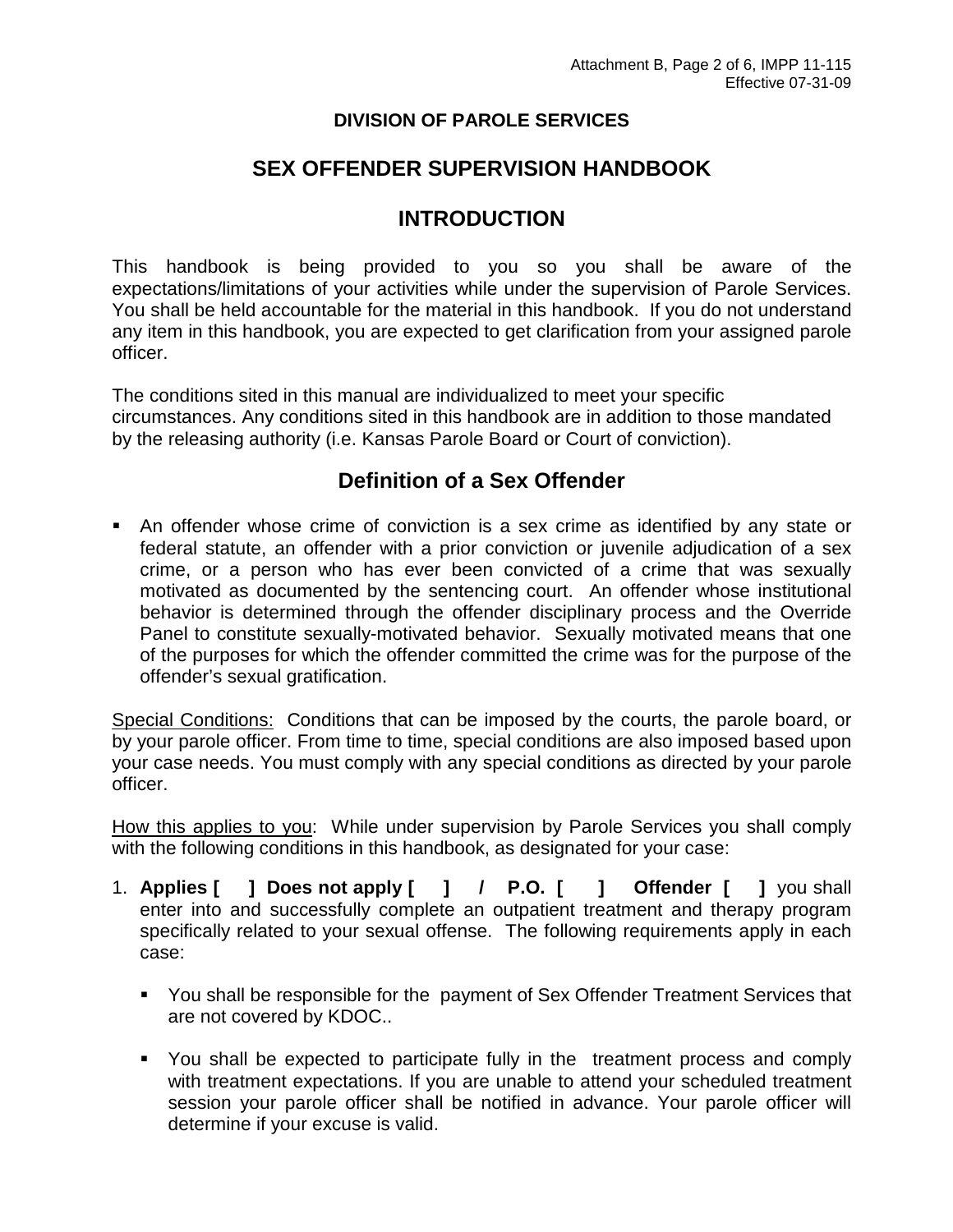- You shall be subject to maintenance polygraph exams as directed by your assigned parole officer and/or programming provider at anytime during your supervision period.
- **Absences for minor illness, transportation problems, or employment related** reasons shall NOT be excused. For example, If you are ill but not hospitalized or excused by a physician, you are required to attend programming and the therapists shall excuse you if appropriate.
- 2. **Applies [ ] Does not apply [ ] / P.O. [ ] Offender [ ]**  If the Kansas Offender Registration Act is applicable, you must register with the local Sheriff's office within ten (10) days of arrival in any county you reside, are employed or attend school. Changes of any information found on your registration form must be done in writing to the local Sheriff's office within ten (10) days of the information change. You are also required to report to the Sheriff's Office every four months (your birth month and every four months thereafter) in person in every county where you are required to register. At this time you will be required to pay a fee, submit to a photograph and fingerprinting. You will also be required to fill out a complete Kansas Offender Registration Form and Acknowledgement. You are further required to report all changes in address in writing to the following address:

Crime Data Information Center Kansas Bureau of Investigation 1620 S.W. Tyler Topeka, Kansas 66612-1837

3. **Applies [ ] Does not apply [ ] / P.O. [ ] Offender [ ]**

You are required to notify your employer of the following:

- Your current and prior (non-expunged) adult felony convictions,
- Any misdemeanor (non-expunged) sexual offense convictions,
- And, that you are on parole or post-release supervision.

Your assigned officer shall verify that you provided notification to your employer. You shall not be employed anywhere you could reasonably be expected to have contact with minors under the age of eighteen years, except under circumstances approved in advance by your assigned officer. All employment must be pre-approved by your assigned officer. Self-employment is not acceptable.

4. **Applies [ ] Does not apply [ ] / P.O. [ ] Offender [ ]** Unless approved in advance by your assigned officer, you shall have no contact or attempted contact with a minor (anyone under the age of eighteen ) including your own children.

Contact is defined as face-to-face or telephonic communication, written correspondence, physical touching, or any indirect communication through another person or computer.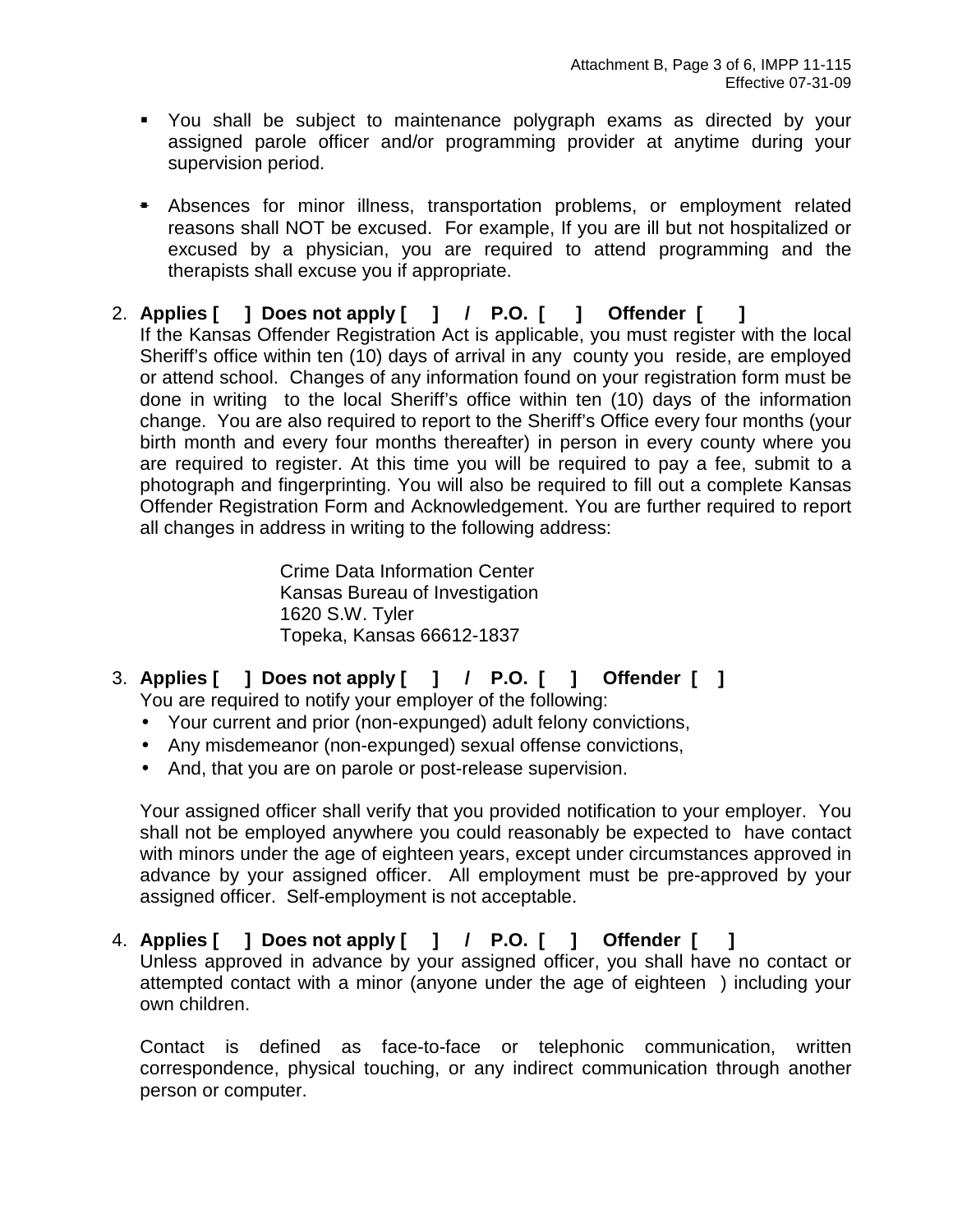Incidental Contact is contact with minors which occurs as you go about your daily life. It happens by chance and not with intent such as public transportation, hospital, emergency room, doctor's office, and certain community settings, such as stores, churches and libraries. If you have incidental contact with a minor, you should immediately remove yourself from the situation. Any incidental contact shall be reported to your parole officer and treatment provider.

- You shall neither reside with nor have overnight visits in the same residence with any person under the age of eighteen years, including your own children, unless approved in advance by your assigned officer.
- You shall not participate in any volunteer activity where you have contact with persons under the age of eighteen years except under circumstances approved in advance by your assigned officer.

At sometime during your supervision period, you may be allowed by a supervising agent to have supervised contact with specific minors. Your assigned officer and treatment provider shall be the individual(s) who may authorize such contacts. In order to be considered for such supervised contacts, you must submit a written request to your assigned officer specifying the nature of the contact, the reasons for the contact, where and when the proposed contact would take place, who the contact would be with, and a plan for the supervision of the contact by a supervising agent.

A supervising agent is a responsible adult who is aware of your offense and your sexual offending relapse cycle, understands how a child can be victimized, has no problem distinguishing right from wrong and shall willingly accept responsibility for supervising the contact. Disclosure of elements of your PMPC, Individualized Treatment Plan and Safety Plan to the proposed Supervising Agent may be required.

Supervised contact means that the supervising agent shall be present to see and hear the entire visit. Supervised contact does not include overnight visits or lodging.

Your assigned officer must approve a supervising agent before any supervised contact shall be considered.

# 5. **Applies [ ] Does not apply [ ] / P.O. [ ] Offender [ ]**

You shall have no contact with your victim(s) or your victim's family by any means including, but not limited to, in person, by phone, via computer, in writing or through a third party without the advance permission of your assigned officer.

- You shall not willfully enter onto the premises, travel past or loiter near any location where your victim or victim's family members reside, work, attend school, or are known to regularly frequent. If unintentional contact occurs, it shall be reported to your parole officer on the next working day.
- 6. **Applies [ ] Does not apply [ ] / P.O. [ ] Offender [ ]** Unless you have received the prior authorization of your assigned officer, you shall not be present at schools, parks, playgrounds, fairs, circuses, carnivals, video arcades, toy stores or other areas where children congregate.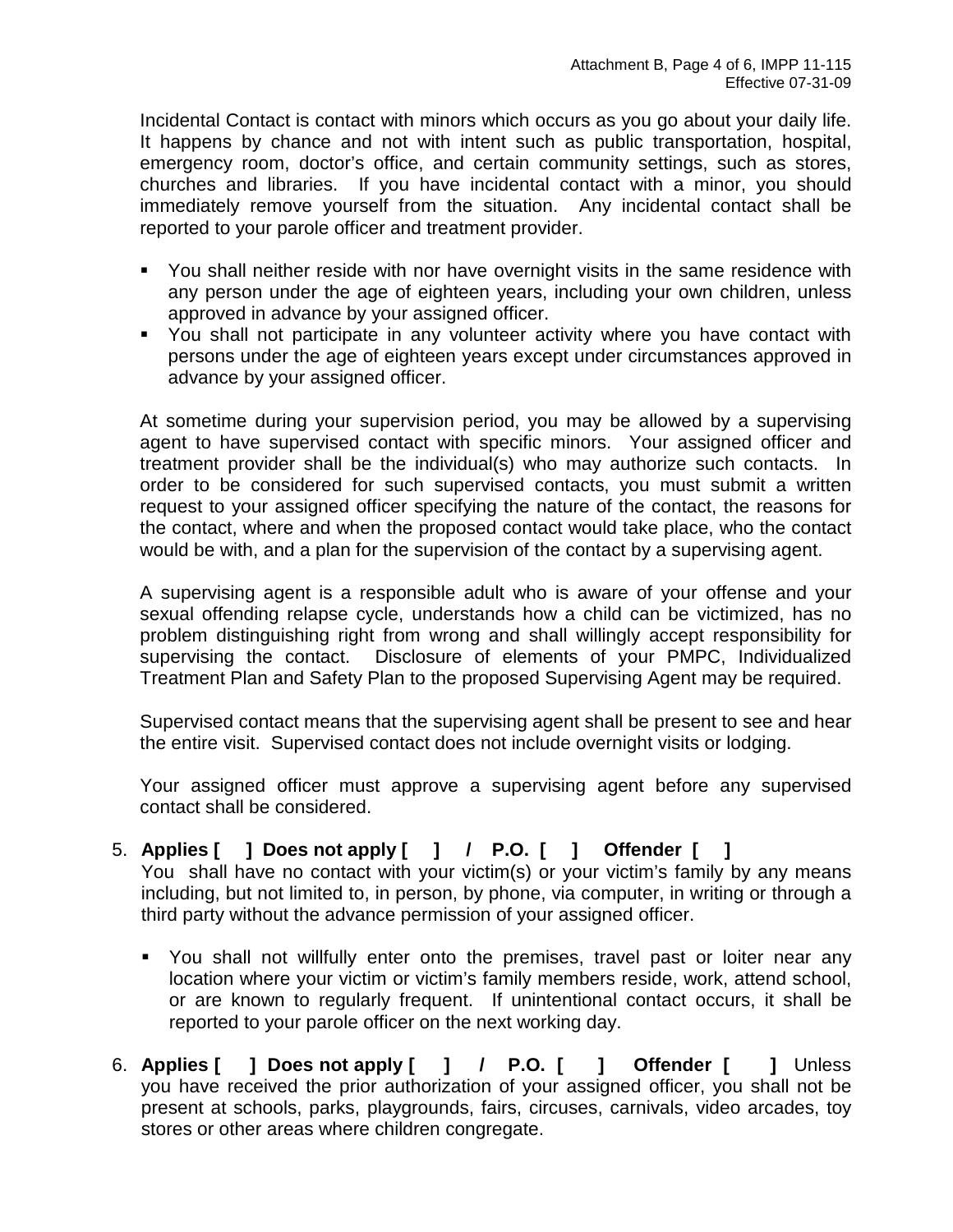- 7. **Applies [ ] Does not apply [ ] / P.O. [ ] Offender [ ]** Hitchhiking is prohibited.
- 8. **Applies [ ] Does not apply [ ] / P.O. [ ] Offender [ ]** You shall not reside with, enter into a romantic relationship with, or marry anyone who has minor children under the age of eighteen years without advance permission of your assigned officer. You shall inform your assigned officer of any new and/or existing current, close relationships in which you are involved. You shall inform those persons with whom you have a significant relationship or close affiliation of your sexual offense history.
- 9. **Applies [ ] Does not apply [ ] / P.O. [ ] Offender [ ]** You shall not own, borrow, view, transport or manufacture any sexually explicit or erotic materials. This includes possession or control of any material that describes or depicts human nudity, exploitation of children, consensual sex acts, non-consensual sex acts involving force or violence including but not limited to: computer programs, computer links, computer social networking sites, photographs, drawings, video/audio tapes, CDs/DVDs, flash drives, cell phones or any digital storage device containing photographs displaying nudity, magazines, books, literature, writings, or any other material deemed to be sexually stimulating. You shall not frequent X-rated movies, or possess sexual paraphernalia. You shall not enter any adult bookstores, adult movie theaters or retail establishments that specialize in distribution of sexually oriented materials. You shall not use any sex service. Under no circumstances shall you patronize prostitutes.
- 10. **Applies [ ] Does not apply [ ] / P.O. [ ] Offender [ ]** You shall not use any electronic device including but not limited to: computers, any Internet accessible device, any device used for viewing or storing images, television or VCR/DVD for the purpose of viewing, copying, or transmitting sexually explicit or erotic material. You shall not participate in any "chat rooms", bulletin boards, social networking sites (i.e. MySpace, Facebook, dating sites, UTube) or other Internet correspondence for the purpose of accessing sexually explicit or erotic material or contacting any person for purposes of sexual gratification. Your computer activity is subject to search and inspection by Parole Services staff at any time.
- 11. **Applies [ ] Does not apply [ ] / P.O. [ ] Offender [ ]**  You are not allowed to possess items on your person or property that shall entice or attract minor children under the age of eighteen years. (i.e. children's books, toys, children's movies)
- 12. **Applies [ ] Does not apply [ ] / P.O. [ ] Offender [ ]**  You shall not enter any establishments where alcohol is the major source of revenue. These include, but are not limited to; bars, clubs, lounges, taverns, liquor stores, juice bars and topless /exotic dance clubs.